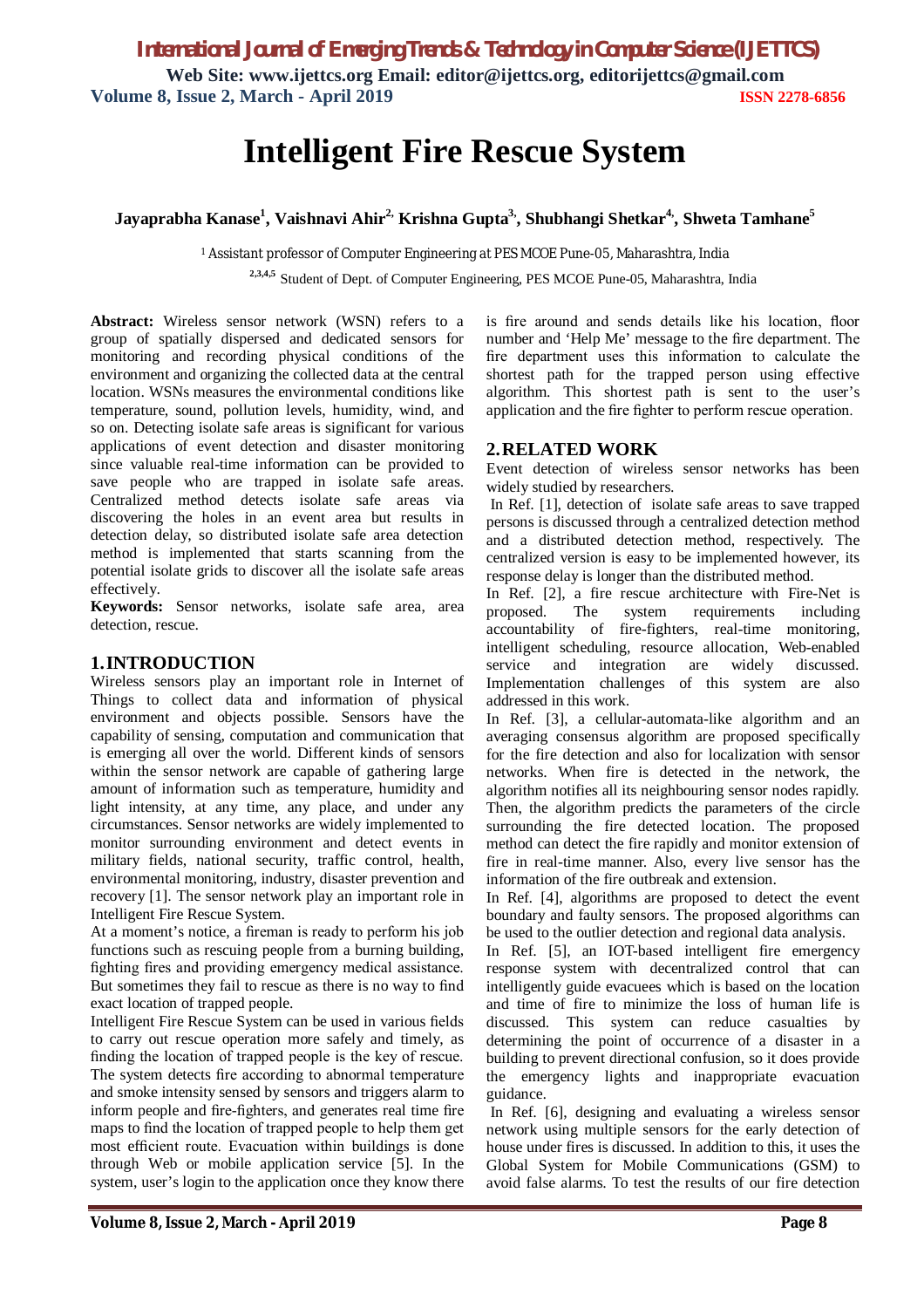# *International Journal of Emerging Trends & Technology in Computer Science (IJETTCS)* **Web Site: www.ijettcs.org Email: editor@ijettcs.org, editorijettcs@gmail.com Volume 8, Issue 2, March - April 2019 ISSN 2278-6856**

system, we have simulated a fire in a smart home using the Fire Dynamics Simulator and language program. The simulation results showed that our system is able to detect fire early, even when a sensor is not working, while keeping the energy consumption of the sensors at acceptable level.

In Ref. [7], a distributed method of dynamic event region detection is been studied. Dynamic Markov random fields are used for the model of the spatio temporal relationship of the evolving regions. To improve the performance loss of conventions, the quickest change detection methods, whose work uses the system dynamics to predict the field evolution and proposes the distributed event region detection algorithm using mean field approximation approach. A hybrid detection scheme is also been introduced to improve the performance for rarely occurred events.

# **3.METHODOLOGY**

Before moving on to the methodologies we see what is isolate safe area. An isolate safe area is a continuous area which is surrounded by a dangerous area. We assume safe grids located at boundary of the whole monitored area cannot be a grid of an isolate safe area.

#### **TABLE I. CENTRALIZED:**

To discover isolate areas, an m \*n matrix *A* (m rows and n columns) is created to make help for the processing. The matrix element of a safe grid is set as 0, and the matrix element of dangerous grid (affected by the event) is set as - 1. The basic idea is to mark each grid either safe or isolate safe. Since safe grids on the boundary must be a part of a safe area, it must start to process all grids on the boundary, then move to the inner grids next to boundary grids until the center is reached. If the current processing grid which is safe has a processed safe neighboring grid, the neighbor's area id is used to mark the current grid otherwise, a new area id is used to mark it. This way through centralized method it is possible to discover isolate safe areas and dangerous areas.

#### **TABLE II. DISTRIBUTED:**

To shorten the response delay of isolate safe area detection, we design a distributed method to discover isolate safe areas during the in-network processing of event queries. In order to discover isolate safe areas as early as possible, we also process along the reporting tree from the bottom to the top. For each internal node, its responsibility is to discover isolate safe areas within the sub-area it covers. Here, an isolate safe area within a sub-area means that any grid of this isolate area cannot be located at the boundary of the sub-area. The grids at the boundary have a chance to be merged with grids in its adjacent subareas, thus whether it is an isolate safe area or not and its range cannot be determined at the current stage; so these will be saved for the current node's ancestor to judge. When an internal node discovers an isolate safe area within its sub-area, it will send the report of the isolate safe area to the base station directly instead of sending along the reporting tree, thus guaranteeing the isolate safe areas can be reported immediately.

# **4. SYSTEM DESIGN**



**Figure 1**: Architecture Diagram

# **1.2 SENSORS:**

A sensor is a device that detect events or changes in its environment. The term input device in the definition of a Sensor means that it is part of a bigger system which provides input to a main control system. The following are the types of sensors.

#### **4.1.1 TEMPERATURE SENSOR:**

A Temperature Sensor, senses the temperature i.e. it measures the changes in the temperature. The changes in the Temperature correspond to change in its physical property like resistance or voltage.

#### **4.1.2 SMOKE SENSOR:**

A smoke sensor is a device that senses smoke, typically as an indicator of fire. These are housed in plastic enclosures, shaped like a disk.

# **4.1.3 TOXICITY SENSOR:**

Toxic gas sensors are micro fuel cells, designed to be maintenance-free and stable for long periods. The simplest form of electro-chemical toxic sensor comprises two electrodes: sensing and counter, separated by a thin layer of electrolyte. These sensors sense the fire using the above three sensors and sends it to the Decision system.

# **1.3 DECISION SYSTEM:**

The Decision system, makes a decision according to the information sent by the sensors about the fire. After acknowledgement of fire, it triggers Fire Alarm and also alerts about the fire detected to the Application logins for their safe rescue. It also sends these sensor details to the Fire Department server so that they can help to avoid the loss of life.

# **1.4 FIRE ALARM:**

Once the information about the fire is sent by the Decision system, an alarm is triggered so that people in the building know about the fire detected.

# **1.5 USER APPLICATION:**